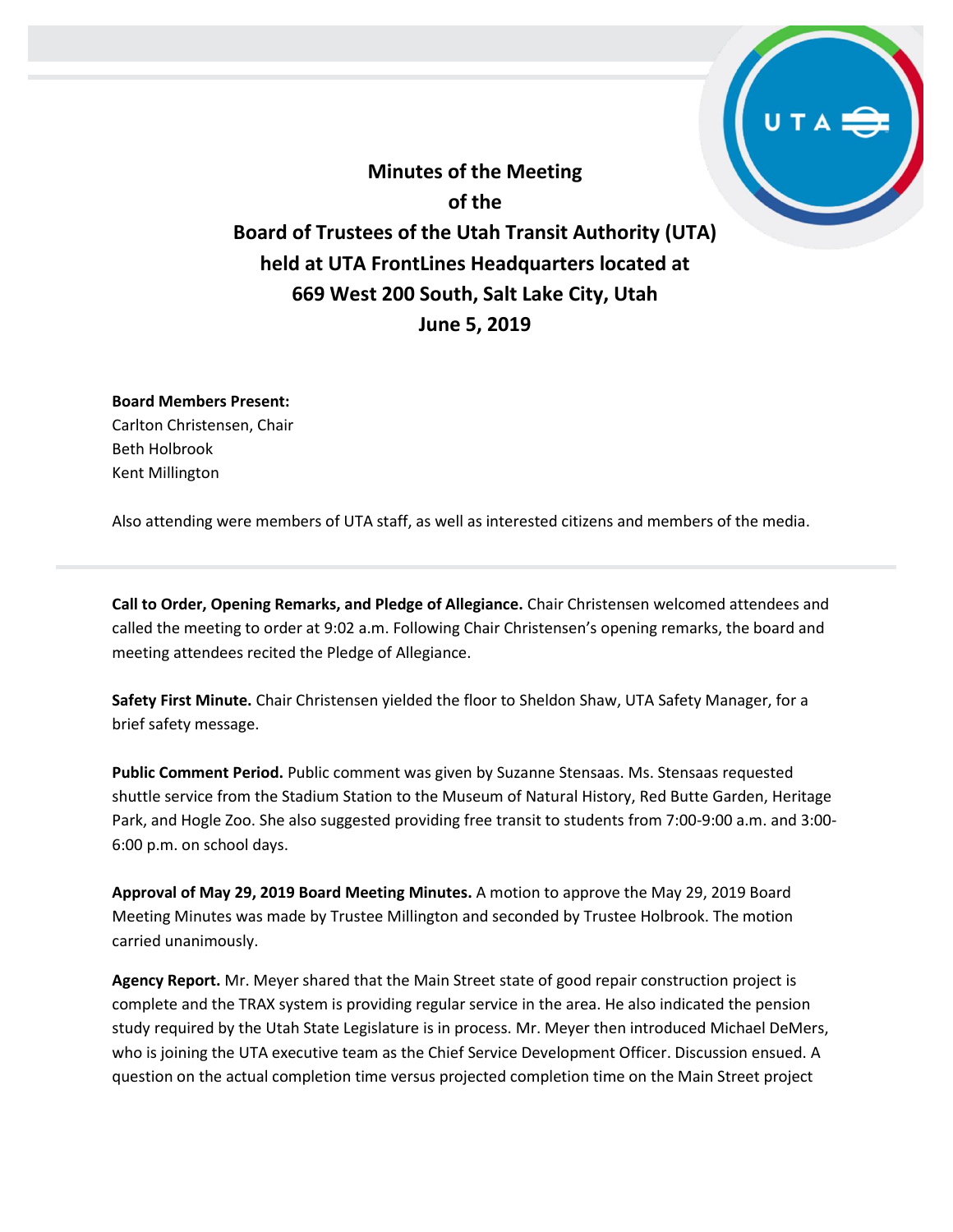was posed by the board and answered by Mr. Meyer. Trustee Millington noted that the announcements about the construction are still being made on FrontRunner trains and should be discontinued.

**Financial Report.** Bob Biles, UTA Chief Finance Officer, reviewed the monthly financial report, including the April 2019 dashboard, sales tax collections, expense variance by mode, and expense variance by type. Discussion ensued. Questions on fare revenue, volatility of fuel costs, and potential need for budget adjustments were posed by the board and answered by Mr. Biles. Mr. Biles committed to provide an analysis on fare revenue and volatility in pricing on compressed natural gas with the next financial report.

## **Change Orders, Disbursements, and Pre-Procurements.**

**Change Order: Employer Health Insurance (PEHP).** Kim Ulibarri, UTA Chief People Officer, summarized the change order, which funds the third year of a five-year contract with PEHP for health insurance for UTA employees. Discussion ensued. A question on cost for the two plans available to employees was posed by the board and answered by Ms. Ulibarri.

A motion to approve the change order was made by Trustee Millington and seconded by Trustee Holbrook. The motion carried unanimously with aye votes from Trustee Millington, Trustee Holbrook, and Chair Christensen.

**Change Order: Employer Health Insurance (Select Health).** Kim Ulibarri, UTA Chief People Officer, summarized the change order, which funds the third year of a five-year contract with Select Health for health insurance for UTA employees. Discussion ensued. A question on the health benefits included in the collective bargaining agreement was posed by the board and answered by Ms. Ulibarri.

A motion to approve the change order was made by Trustee Millington and seconded by Trustee Holbrook. The motion carried unanimously with aye votes from Trustee Millington, Trustee Holbrook, and Chair Christensen.

**Change Order: TIGER Phase 2 Amendment 8 – Midvale Crosswalk Improvement (Granite Construction).** Eddy Cumins, UTA Chief Operating Officer, was joined by Heather Bening, UTA Project Manager II. Mr. Cumins summarized the change order, which authorizes construction of a new signalized crosswalk in Midvale City. The crosswalk improvement project is part of the Transportation Investment Generating Economic Recovery (TIGER) program of projects. Discussion ensued. A question on progress in the program of projects compared with the program budget was posed by the board and answered by staff.

A motion to approve the change order was made by Trustee Holbrook and seconded by Trustee Millington. The motion carried unanimously with aye votes from Trustee Holbrook, Trustee Millington, and Chair Christensen.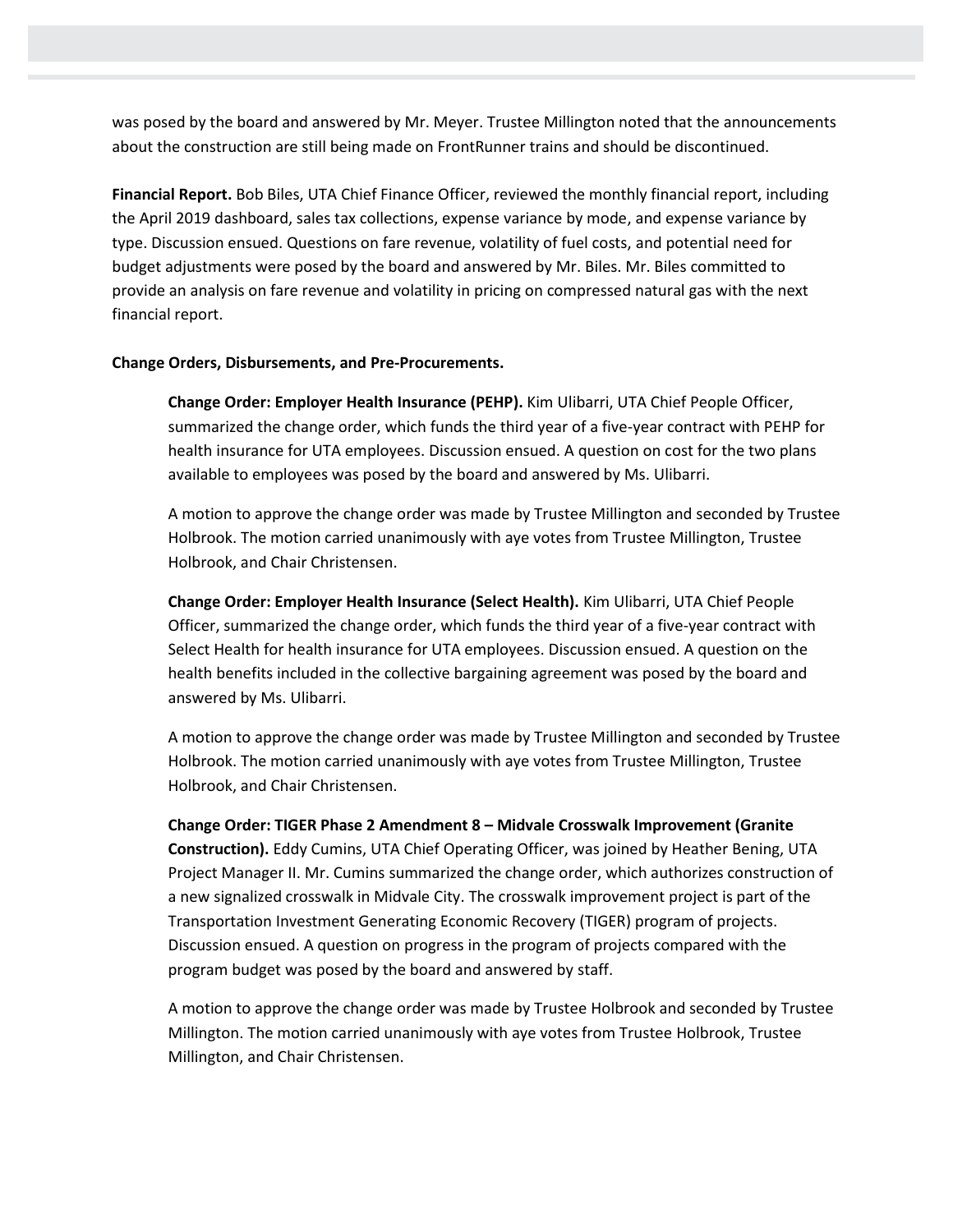**Disbursement: Light Rail Inventory (Siemens).** Mr. Biles was joined by Jeff LaMora, UTA Light Rail General Manager. Mr. Biles described the disbursement, which authorizes payment on invoices generated as part of UTA's supply chain forecasted inventory strategy for light rail parts. Discussion ensued. Questions on the practicality of seeking board approval prior to the purchase of parts and applied use of certain parts were posed by the board and answered by staff.

A motion to approve the change order was made by Trustee Millington and seconded by Trustee Holbrook. The motion carried unanimously with aye votes from Trustee Millington, Trustee Holbrook, and Chair Christensen.

**Pre-Procurement: Meadowbrook Building 8 Paint Booth Remodel.** Mr. Meyer was joined by Mr. Cumins. Mr. Meyer indicated the paint booth located at Meadowbrook Building 8 requires remodeling and said the agency will be releasing a request for proposals (RFP) on this project. Discussion ensued. Questions on which buses will be using the paint booth and the building space needed for the booth were posed by the board and answered by Mr. Meyer.

## **Discussion Items.**

**Salt Lake County 4th Quarter Allocation.** Mr. Meyer delivered a presentation on proposed plans for Salt Lake County 4<sup>th</sup> quarter implementation, including bus service improvements, timeline, phasing, and revenue estimates. Discussion ensued. Questions on sales tax percentages, completion date for the Depot District bus maintenance facility, service choices for extended hours of service, and state of good repair allocations were posed by the board and answered by Mr. Meyer.

## **Other Business.**

**Next Meeting.** The next meeting of the board will be on Wednesday, June 19, 2019 at 9:00 a.m.

**Closed Session.** Chair Christensen indicated there were matters to be discussed in closed session relative to 1) collective bargaining strategy and 2) the character, professional competence, or physical or mental health of an individual. A motion to move into closed session was made by Trustee Millington and seconded by Trustee Holbrook. The motion carried unanimously and the board entered closed session at 10:01 a.m.